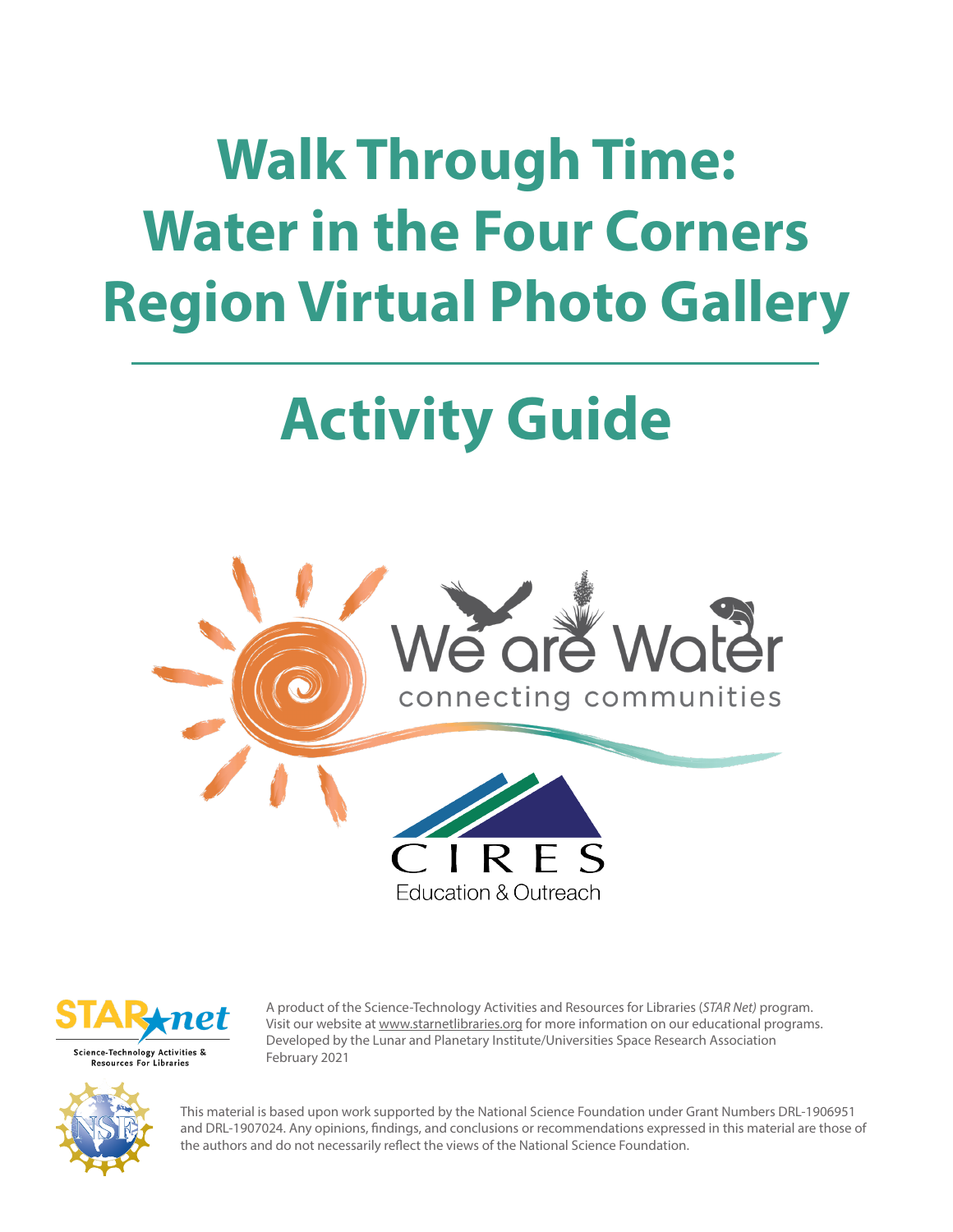

Credit: HistoryPin, Wiki Commons

## **Overview**

Libraries virtually display historical photographs of the community that relate to water and compare them with contemporary photos of the same areas. While viewing the photos, patrons engage with probing questions, online chats, and activities to consider how water has changed the community over time. The gallery can be displayed on the library's social media accounts and can include weather reports, letters, photos, illustrations, and recorded personal reflections (both audio and video) from patrons of all ages in the community.

## **Activity Time**

Long duration (days to months)

#### **Intended Audience**

**Families** or other mixed-age groups, including children as young as 6 years old;

## **Type of Program**

o **Facilitated hands-on experience** 

- □ Station, presented in combination with **related activities**
- $✓$  **Passive program (if instructions are provided at the start of the course)**

 $\boxtimes$  Demonstration by facilitator

This community engagement program can be offered before, during or after hosting the *We Are Water* exhibit and may span two or more months.

# **What's The Point?**

- The presence or scarcity of water impacts the landscape of a community environmentally, socially, and economically.
- The community's historical artifacts, such as news articles, photos, and illustrations, can be used to record local changes through time.
- If the materials are archived, they serve as a legacy of the community's contributions and explorations.

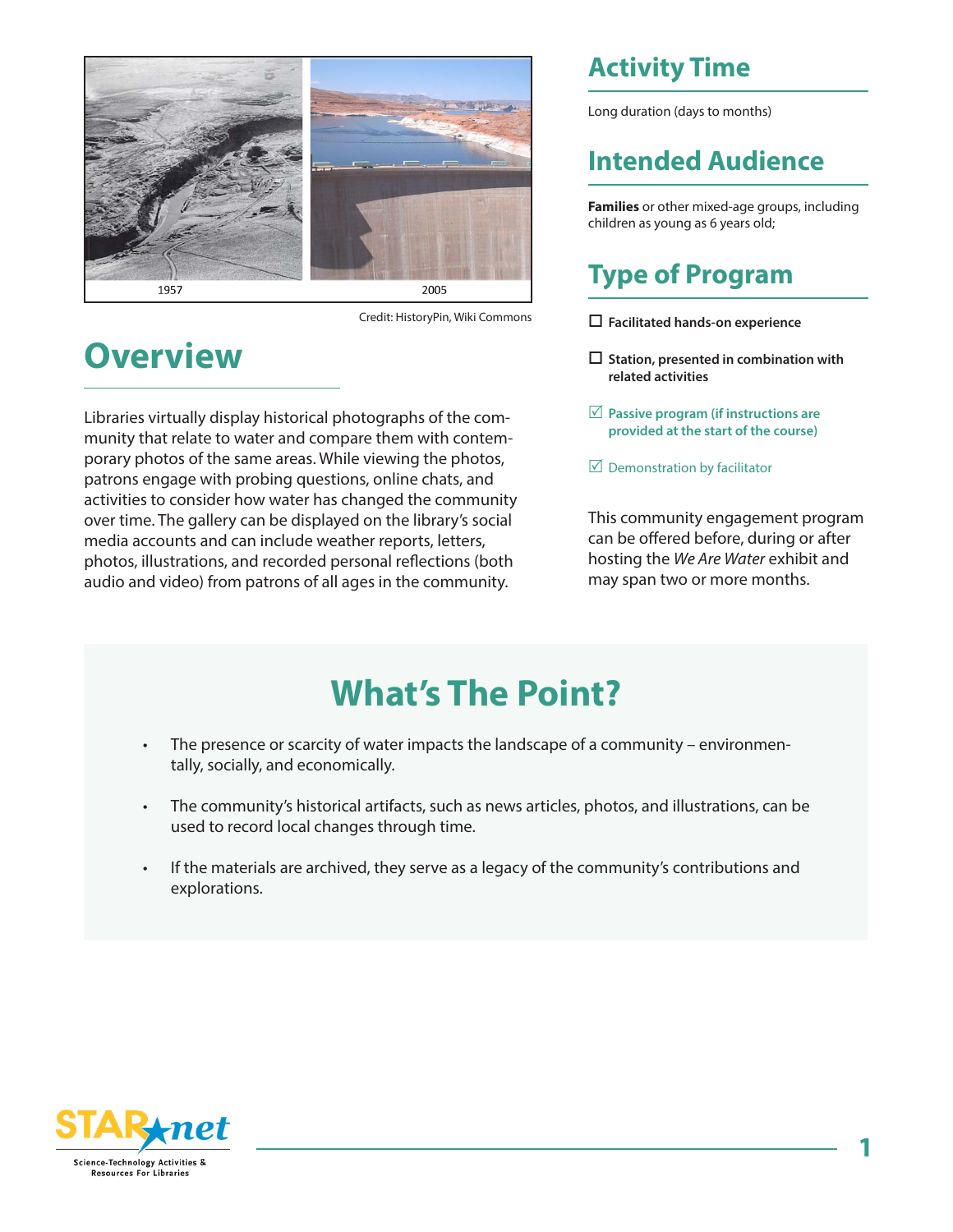#### **Program Materials:**

- $\Box$  Historical and contemporary photos relating to water from the local area.
	- $\square$  Library's archives;
	- $\Box$  Historical societies; and/or
	- $\Box$  Open source resources, such as:
		- $\square$  Historypin
		- $\square$  Wikimedia Commons
		- D NASA's Images of Change
- $\Box$  A location, perhaps at the reference desk or curbside, where patrons submit materials to the library.
- $\Box$  A digital location, such as a website, social media page, or email address, where patrons can submit their own digital photos and where the virtual gallery can be displayed.
- $\Box$  Access to a high-resolution scanner. The app, CamScanner, may be downloaded onto a mobile device if your library does not have access to a scanner.
- $\Box$  High-resolution color printer.

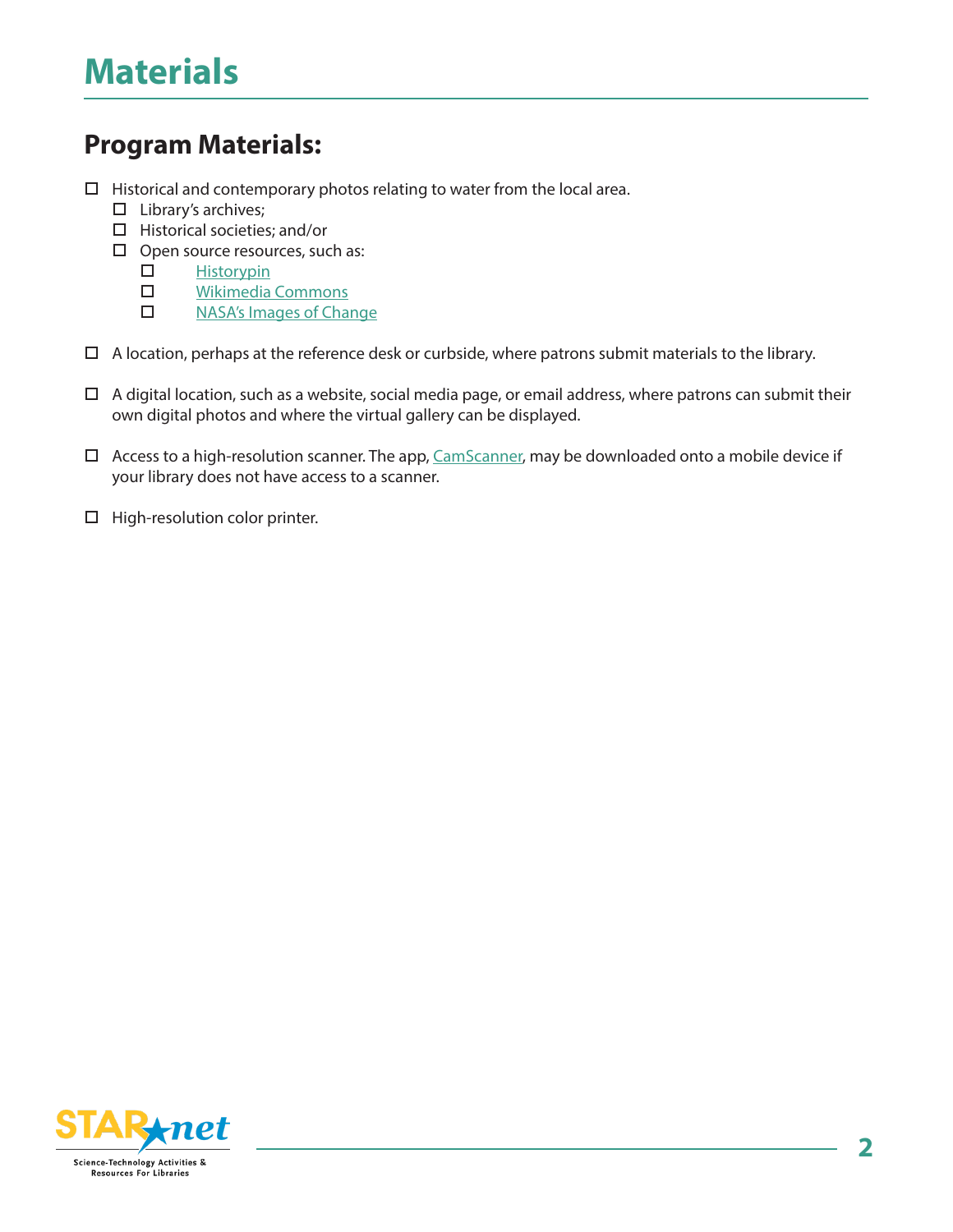#### **Step 1: Gather Photographs and Artifacts**

Search your library's archived photographs of areas within your community; reach out to local historical societies, or explore online open source resources on historypin.org, Wikimedia Commons, or NASA's Images of Change to search for photographs from your area in the four corners region.

Invite the community to email or submit photographs (and artifacts such as letters or newspaper clippings, if desired) to the library's email address or drop-off location. Include a disclaimer about how these photographs will be shared with the public and that by submitting, the owner gives permission to share according to the disclaimer.

**Facilitator's Note:** Provide the invitation in both Spanish and English, and in other local languages if possible, such as Navajo/Diné.

#### **Step 2: Organize and Prepare Submissions**

Scan photographs and other artifacts onto a computer to create high resolution images to post in your virtual gallery.

Each post may include one or two photographs to compare historical images with contemporary photos. Be sure to include the date, location, and credit for each photo, and consider featuring a chat prompt (see below for examples).

## **Step 3: Create Virtual Gallery**

Choose a platform for sharing your photos. This could be your library's website or social media platforms such as Facebook, Instagram, or Flickr, or a free collection on historypin.org. You can post all the photos as a gallery or showcase a "Photo of the Week."

Be sure to tag @WeAreWaterSW in your posts!